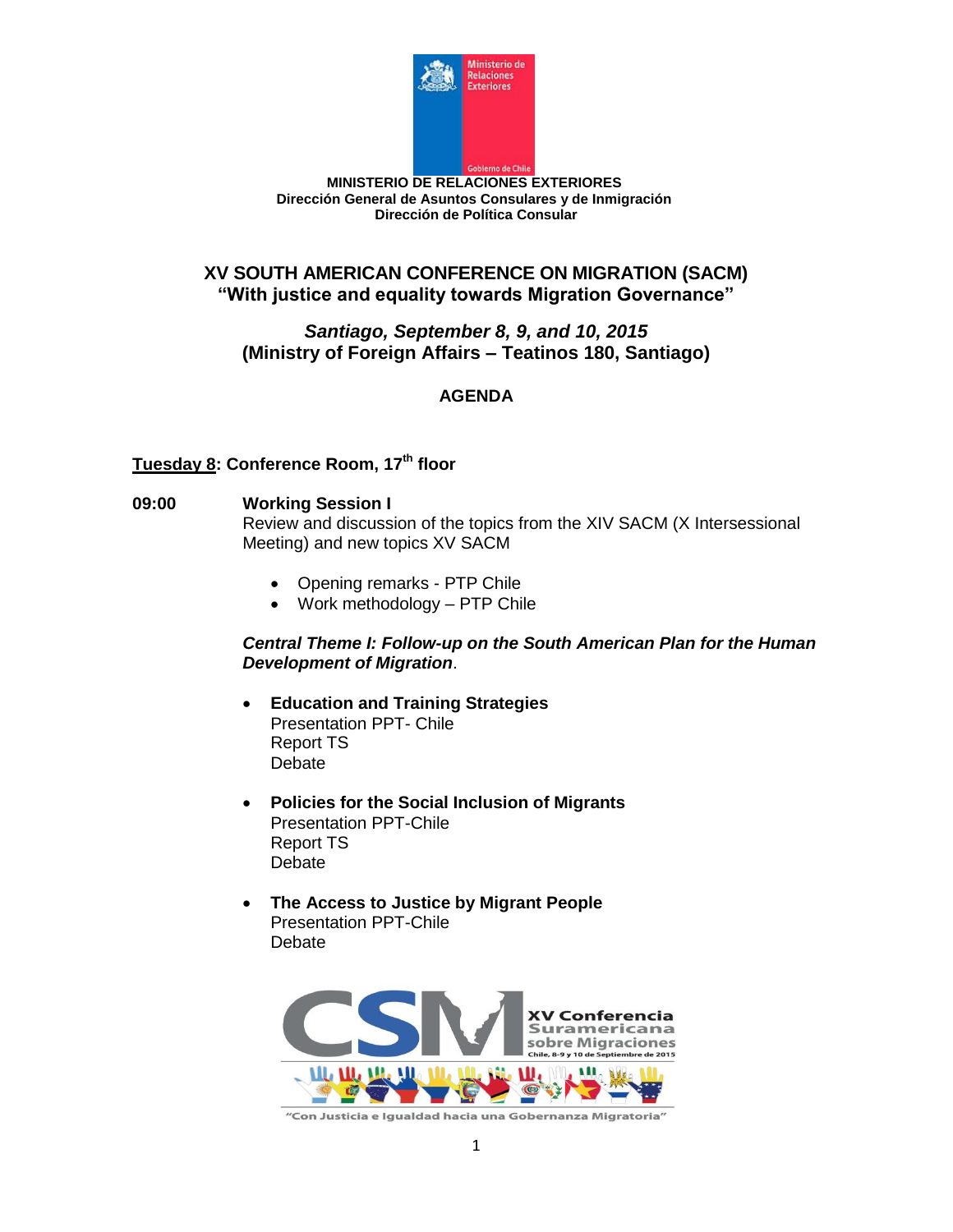

*Central Theme II: Migration and South American Integration.*

- **Free Mobility of People** Report PPT Presentation by Paraguay Delegation Debate
- **11:00** Break (Panoramic Room, floor 17<sup>th</sup>)
- **11:30 Continuation of Working Session I**
- **13:00** Lunch (Panoramic Room, floor 17<sup>th</sup>)
- **14:30 Working Session II**

*Central Theme III: Migration Governance Strengthening*.

- **Horizontal Cooperation** Presentation PPT-Chile Report TS Debate
- **Participation of Civil Society Organizations (CSO) in the SACM** Presentation PPT-Chile Debate
- **Migration and City**  Presentation PPT-Chile Debate
- **16:00** Break (Panoramic Room, floor 17<sup>th</sup>)

# **16:30 Continuation of Working Session II**

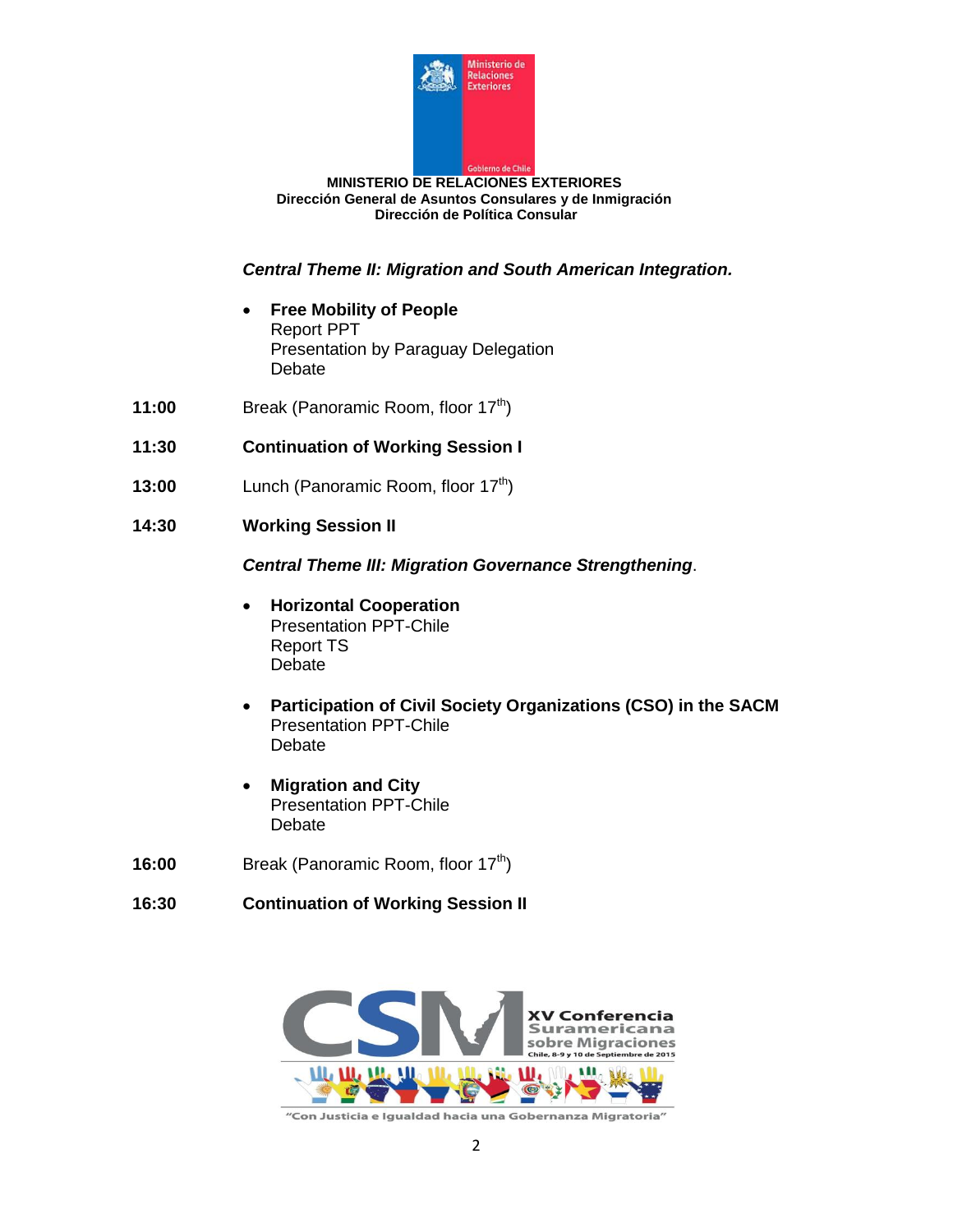

*Central Theme IV: International Projection of the South American Region.*

*New Proposals*.

- **Networking of SACM with other Regional Consultative Processes on Migration (RCPs)** Presentation PPT- Chile Debate
- **Review of SACM mandates in light of the Global and Regional Commitments, Post 2015 Agenda and Montevideo Consensus (Initial Pose)**
- **South American Convention on Migration** Presentation PPT- Chile Report TS Debate

#### **Other specific issues**

- **Migration, Climate Change and Environment** Presentation PPT-Chile **Debate**
- **Organic Laws of the SACM** Presentation PPT-Chile Debate
- **18:00 Santiago Declaration of the XV SACM** (First meeting of the drafting Committee)

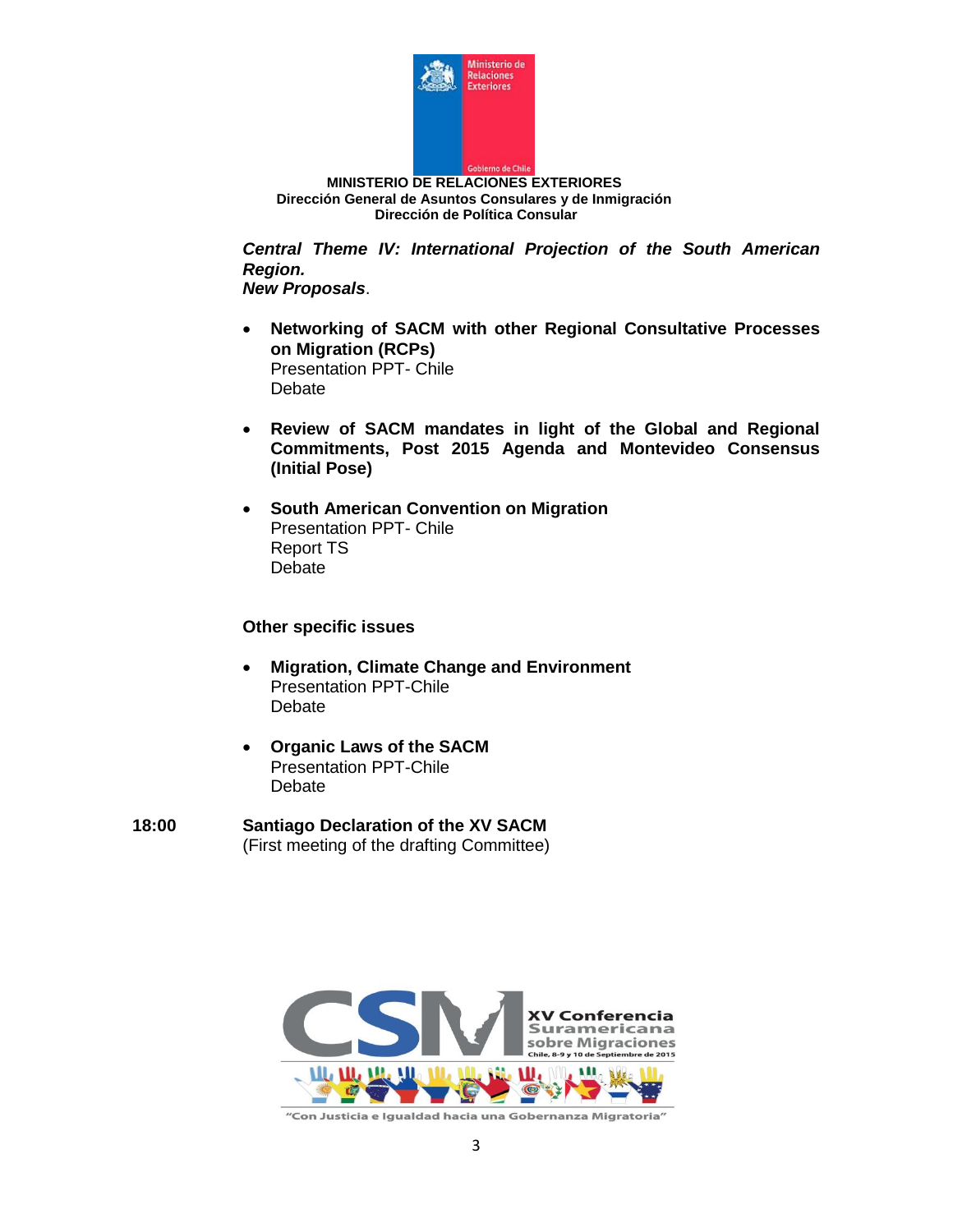

### **Wednesday 9: Conference Room, 17th floor**

- **09:00 Meeting of the Heads of Delegation.**
- **09:30 Report on the technical session of the XV SACM** Presentation PPT Chile Debate
- **11:30** Break (Panoramic Room, 17<sup>th</sup> floor)

### **12:00 Opening Ceremony of the XV SACM**

- Ambassador Alejandro Marisio, SACM Presidency Pro Tempore
- Ambassador William Lacy Swing, IOM Director General
- Ambassador Edgardo Riveros, Undersecretary of Foreign Affairs

Participants include Official Delegations and Observer Organizations and Countries, Representatives of the Civil Society, Special Guests.

#### **Official Photograph**

- **13:00** Official Lunch
- **15:00 Senior Officials Session**
	- Speeches of the SACM Member States
	- Speeches of the Representatives of Civil Society
- 18:00 Santiago Declaration of the XV SACM (Second meeting of the drafting Committee)

### **18:30 IOM Official Activity** Patagonia Room – Crowne Plaza Hotel



"Con Justicia e Igualdad hacia una Gobernanza Migratoria"